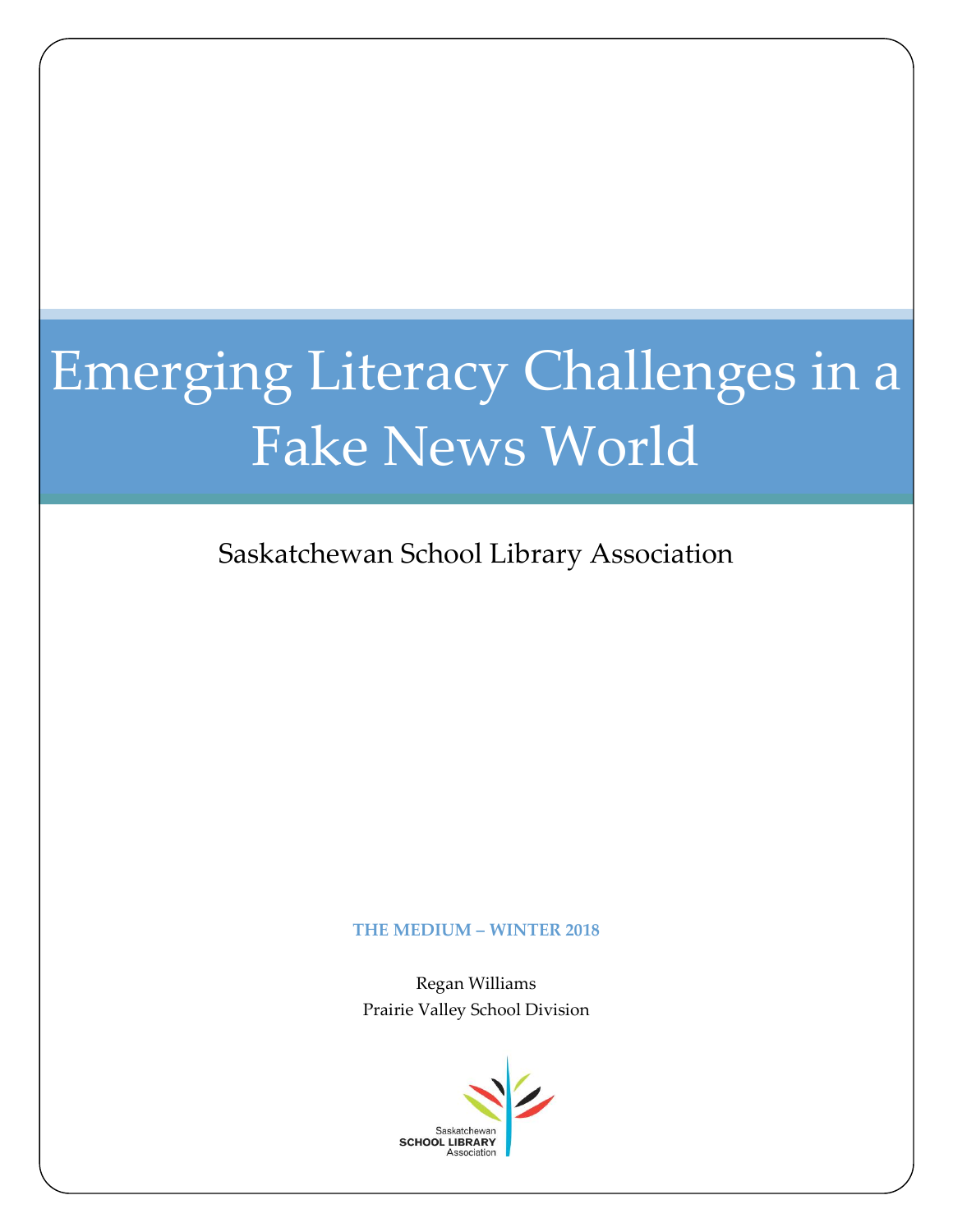# **Emerging Literacy Challenges in a Fake News World**

# Saskatchewan School Library Association

As both teacher librarians and classroom teachers, we have always been called upon to ensure students have skills in the areas of information and media literacy. However, the world of media is changing. What are the new and emerging challenges of literacy in a fake news world? What should we, as educators and literacy specialists, teach our students to help them be critical thinkers who question information and do not automatically accept everything they see as truth?

Giants like Google, Facebook and many others are working on programs that will help sift through and detect fraudulent information and fake news. But is that really an answer? While filtering some of that out would be a plus, web tools and the sophistication of the internet are constantly evolving. Just as we cannot rely on an app to police our children and teach them digital citizenship, it is not enough for us to rely on programs to do the critical thinking needed to be information and media literate.

Information literacy has always been about critically examining information and sources - truth versus fiction, fact versus opinion, author bias and discrimination, quality of information…and so on. Now, however, the amount of information students are exposed to that is purposefully false or misleading is greater all the time. We could each discuss an infinite number of examples of fake news. Students need skills in information and media literacies to spot it.

Why is spotting fake news a crucial skill? A Stanford History Education Group study revealed that over 80% of students could not distinguish real from fake news on the web. These same results were found in poorer, under-resourced schools as in wealthier schools with extensive research resources. While those who have grown up with technology may be able to jump between Facebook and Twitter at the same time as they are uploading a selfie to Instagram and texting a friend, when it comes to evaluating information that they view on social media, they are easily fooled.

There are some fact checking sites available online that students (and adults) can use to help them to decide if stories are factual or fake. Some examples, like *Facts Can*, *Canada Fact Check* and *Snopes*, can help us get to the bottom of some things a bit quicker. However, teaching our students to rely entirely on others for their literacy and critical thinking skills seems like we are missing the mark.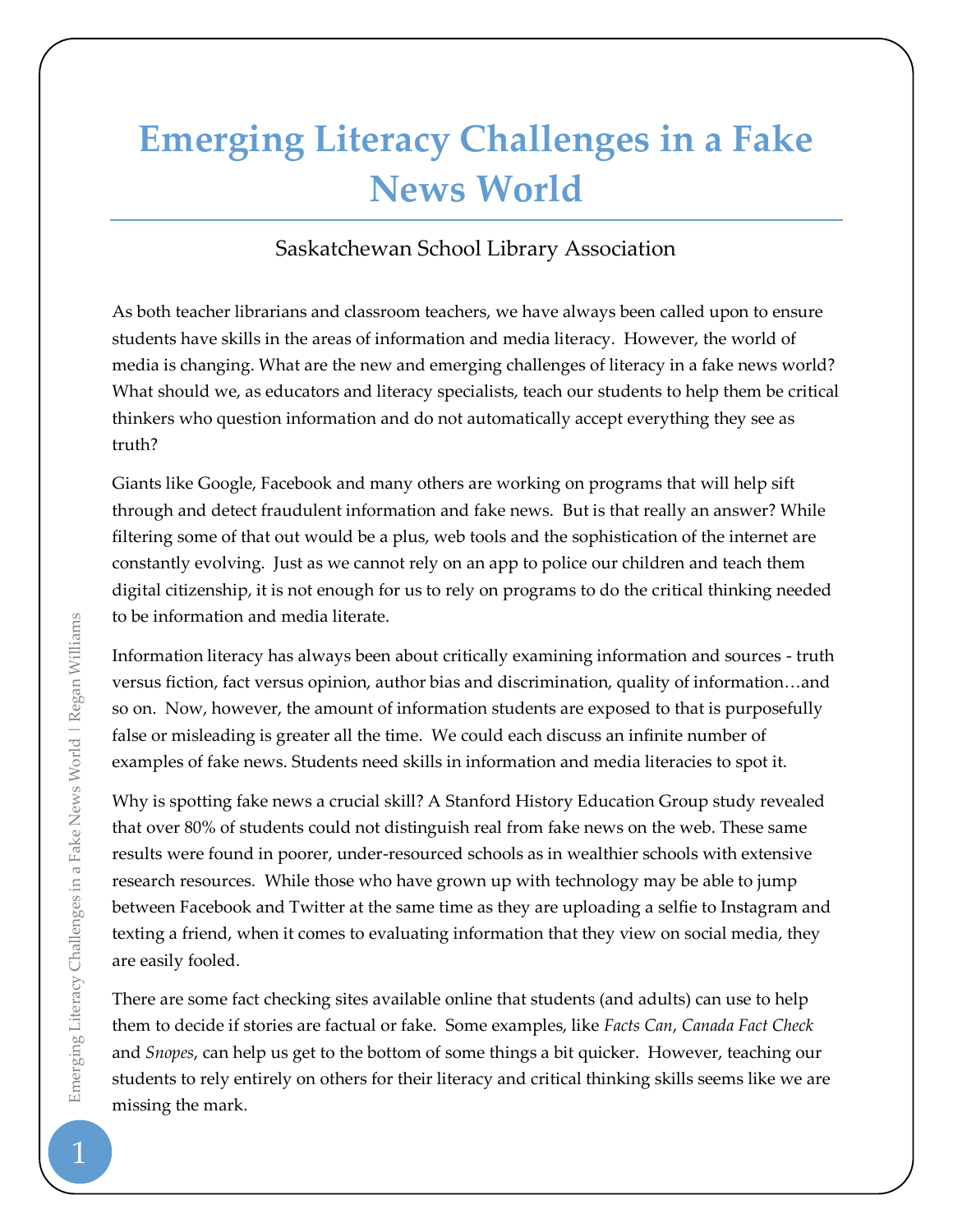Information literacy can help if a headline does not make students stop and question. A quote from the *Global Digital Citizen* states "When we talk about Information Fluency we're talking about applying critical analytical thinking to information. It means developing a mindset that encourages us not to take what we see online at face value."

Daniel J. Levitin, PhD, describes the seven things he says will make you a better critical thinker:

#### **1. Don't believe it just because others do**

- $\circ$  Someone who thinks critically, can make up their own mind after viewing opinions and collecting facts. In this era of fake news and unregulated Web content, this is very important.
- **2. Don't believe it because it has a fancy website, scientific terms, or equations**
	- o On the Internet, it is easy to fall into "digital rabbit holes" when we're taken in by information presented in an exciting way we can't ignore. Teach students to be more discriminating about what they consume online.

# **3. Don't reject a source that's occasionally wrong**

o Everybody makes mistakes, even groups whose job is to report the facts. A source is not necessarily unreliable if they present the occasional item of misinformation. Help students look at the bigger picture.

#### **4. Check for plausibility**

 $\circ$  If the big claims sound to good to be true, they probably are. This is where fact-checking plays an important role.

# **5. Correlation is not causation**

o Events that seem related can occur or transform together but it doesn't necessarily mean that one caused the other.

#### **6**. **Check that the evidence supports the conclusion**

o Does the evidence presented actually make the conclusion stronger? If not, it's probably just big talk or padding of information.

#### **7. Look for a "control condition"**

o A control condition is the group in an experiment that is opposite the treatment group. "This is the group that doesn't receive the application of whatever is being tested. In this way, the experiment has a baseline to use in determining if there is any change."

(GDC Team, January 21,2018)

One other area that can cause issues for student literacy is online videos which present a host of new challenges. It used to be that if we saw someone recorded, saying something, we could believe the words were theirs. Yes, the video could have been cut, mashed up and edited to be what someone wanted it to be, but their words were their words. But now? What challenges are emerging with face-capture and re-enactment software? It exists now, and it is only getting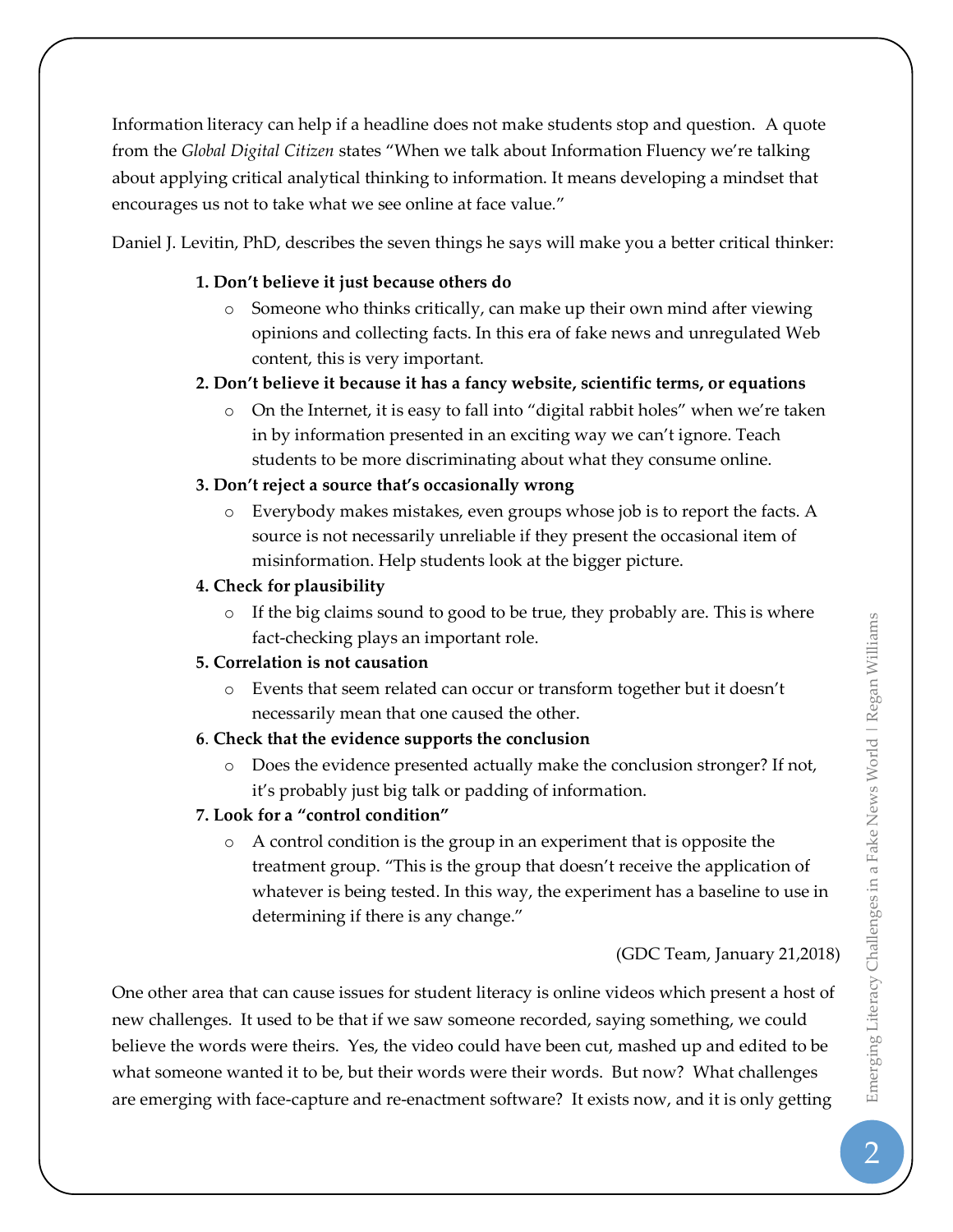more sophisticated. Complex algorithms loosely mimic the thinking of the human brain. Now anyone with a smartphone can upload their picture and use it for any number of benign or not so benign applications. Video editing takes fake news to a whole new level.

In her article, *The Future of Fake News*, Erin Wilkey Oh suggests some essential questions for critically thinking about videos. When asked "How can we prepare students for a world in which nothing can be trusted?", she says, the truth is, many teachers are already doing it. She suggests that new technologies will require us to refine some of our tried-and-true media literacy techniques, but some core questions remain the same.

Oh says to build your lessons on these essential questions to ground students in solid critical thinking habits:

# **1. Who created this message?**

o This helps students pull back the curtain and recognize that all media is constructed by an author with a particular vision, background, and agenda.

# **2. Why is this message being sent? Why was it made?**

o Have students investigate the purpose of a message. Is it to inform, entertain, or persuade, or is it some combination of these? They should consider the various motives behind sending a message, whether that's gaining power, profit, or influence.

# **3. Where is this message being distributed?**

o Help students consider what the distribution of a message can tell us about the message itself. Where did the video show up? On a social media feed? Who originally posted it? Is it showing up anywhere else? Are reputable news outlets distributing the video?

# **4. Which techniques are used to attract my attention?**

- o Whether it's a video, commercial, or app, different forms of digital media use unique conventions to keep us engaged.
- **5. Which lifestyles, values, and points of view are represented—or missing?**
	- o All messages have embedded values and points of view. And oftentimes certain perspectives and voices are missing—a gap that's important to consider.

(Oh, December 12, 2017)

Finally, the Stanford group recommends the following three strategies for teaching students to be literate, critical thinkers in a fake news world:

# **1. Teach students to read laterally**

o Hop off an unfamiliar site almost immediately, opening new tabs, and investigating outside the site itself. Have students leave a site so they can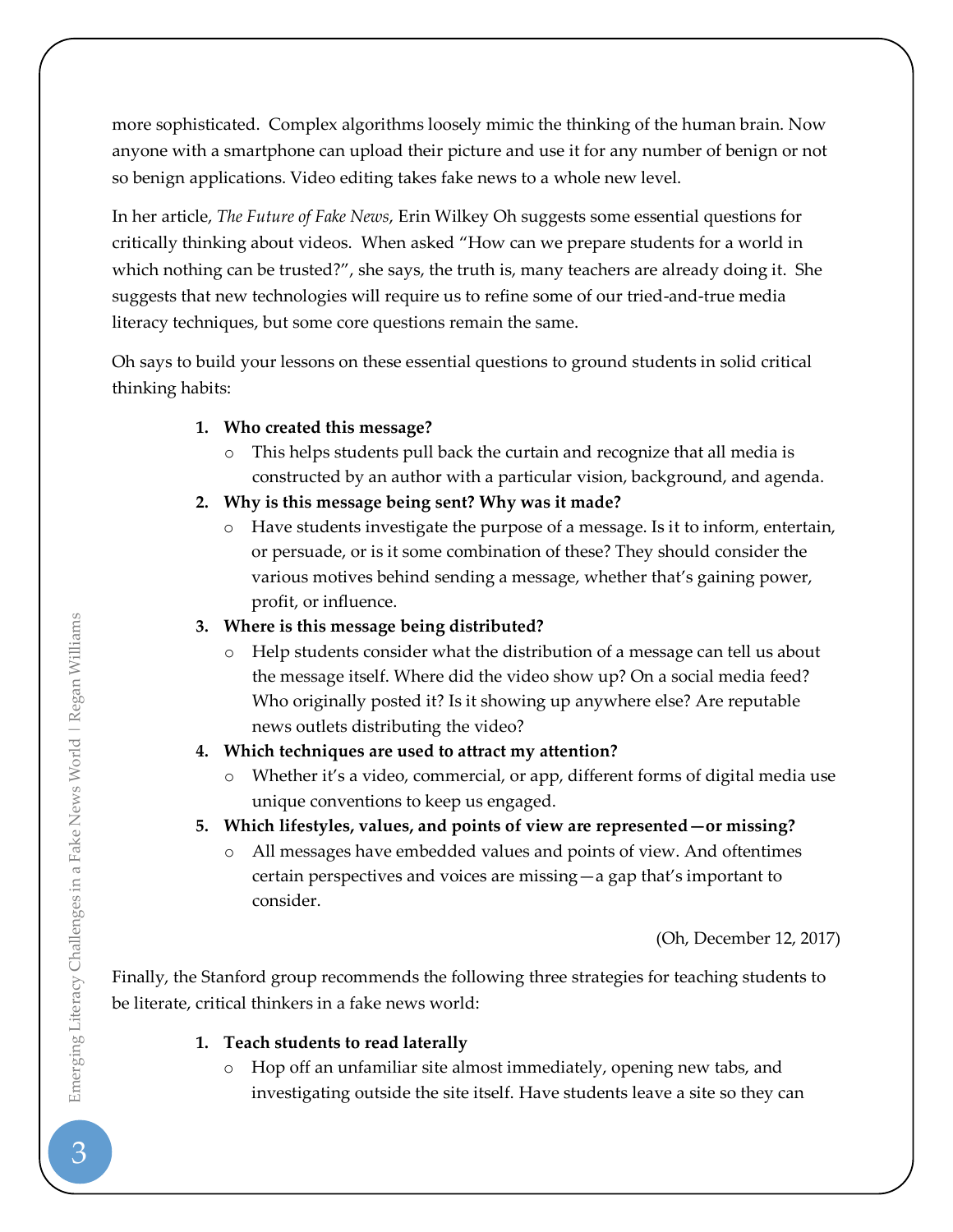learn more about it. This may seem strange, but it allows them to use the strength of the entire Internet to evaluate one part.

- **2. Help students make smarter selections from search results**
	- $\circ$  In an open search, the first site they click matters. Their first impulse might send them clicking onto further links, or it might be the only site they look at. Teach students that the higher up a result lands, does not mean the more reliable the site! Instead of mindlessly clicking on the first or second result, help them learn to be patient, taking their time on search results, scrutinizing URLs and descriptions for clues.

# **3. Teach students to use Wikipedia wisely**

You read that right, Wikipedia. The first stop of many fact checkers' is often a site many teachers tell students to stay away from. The Stanford group says we should be teaching students what fact checkers know about Wikipedia and helping them take advantage of the resources of the fifth-most trafficked site on the web. Students should learn about Wikipedia's standards of verifiability and investigate Wikipedia's "Talk" pages which have a lot of great information where students can see knowledge-making in action. They can use Wikipedia as a resource to practice lateral reading.

(McGrew, Ortega, Breakstone & Wineburg, p. 8-9)

What do these suggested lists of strategies have in common? They are all based on helping our students learn both comprehension and critical thinking skills. These have always been important, but the media today is challenging our students more than ever before. They may spend a lot of time exposed to media, but we cannot assume they are examining it with a critical eye. Also, if they are not yet providers of media themselves, they soon will be. They must also learn what a responsible and reliable contributor of media looks like. Are we up to the challenge?